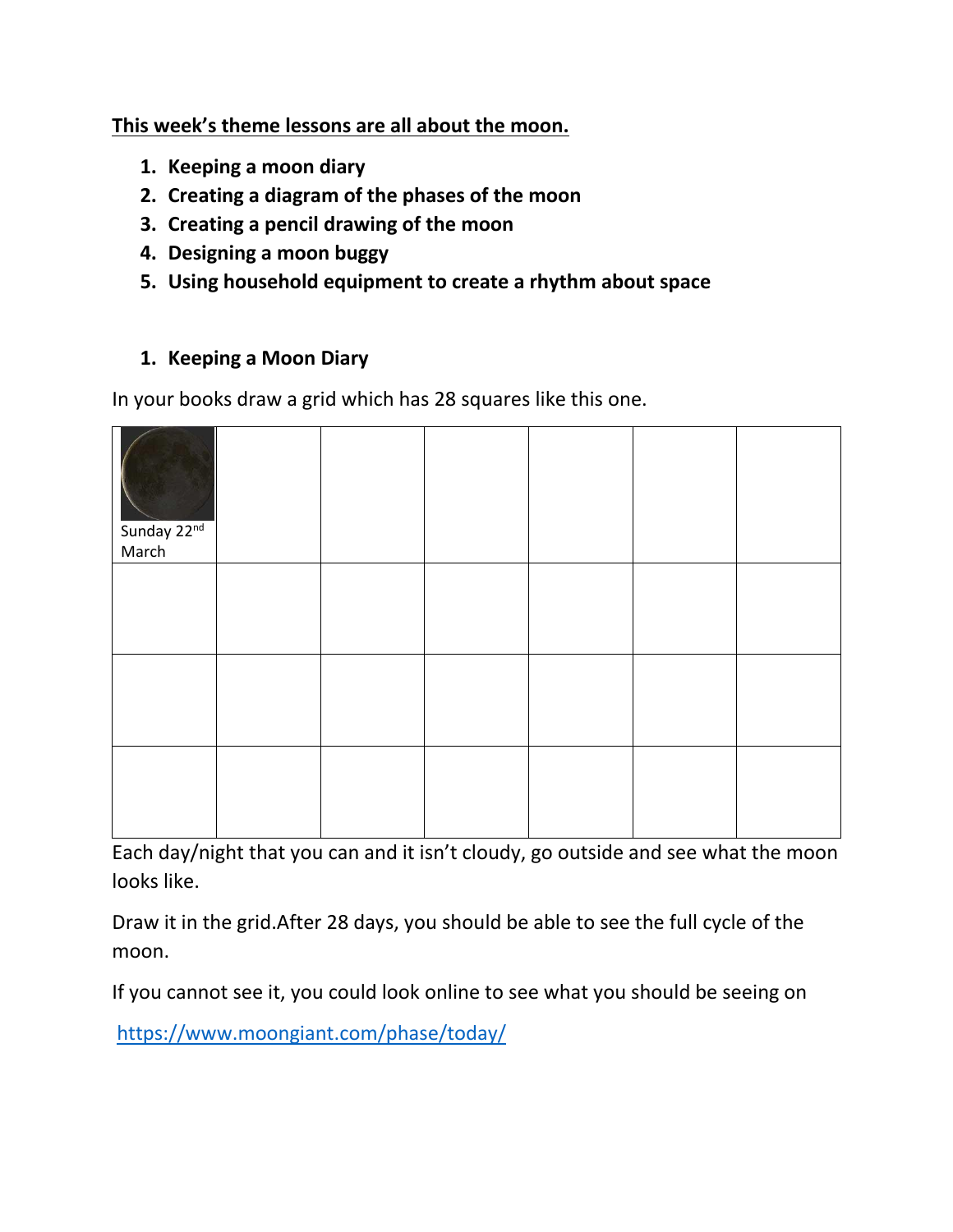# **2. Creating a diagram of the phases of the moon**



There are 8 phases of the moon.

Can you create a diagram to show the 8 different phases in order, or use a cookie to show it like this one above.

#### **3. Creating a pencil drawing of the moon**

**Try to draw a full moon and shade it to create a 3D effect. Remember to make the surface varied with craters like the real moon too.**



Here's a video to help: <https://www.youtube.com/watch?v=CySKiA1jsDs>